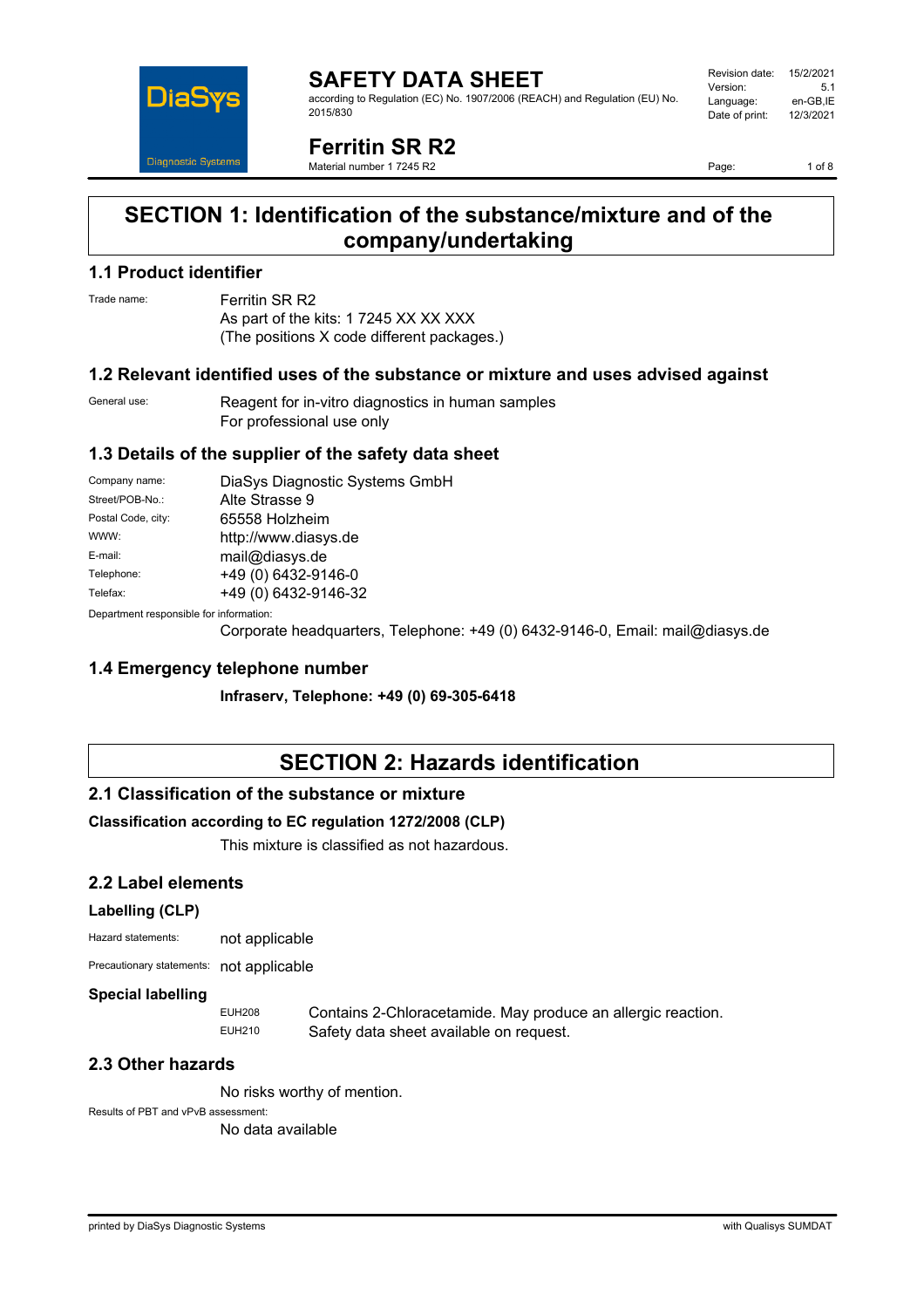

**SAFETY DATA SHEET** according to Regulation (EC) No. 1907/2006 (REACH) and Regulation (EU) No. 2015/830

**Ferritin SR R2**

Material number 1 7245 R2

Page: 2 of 8

# **SECTION 3: Composition / information on ingredients**

#### 3.1 Substances: not applicable

### **3.2 Mixtures**

#### Chemical characterisation: Aqueous solution

Hazardous ingredients:

| Ingredient                           | Designation                      | Content | Classification                                             |
|--------------------------------------|----------------------------------|---------|------------------------------------------------------------|
| I EC No.<br>201-174-2<br>CAS 79-07-2 | 2-Chloracetamide $0.01 - 0.1 \%$ |         | Acute Tox. 3; H301. Skin Sens. 1; H317.<br>Repr. 2; H361f. |

Full text of H- and EUH-statements: see section 16.

# **SECTION 4: First aid measures**

### **4.1 Description of first aid measures**

In case of inhalation: Move victim to fresh air. Seek medical treatment in case of troubles.

- Following skin contact: After contact with skin, wash immediately with soap and plenty of water. Take off contaminated clothing and wash it before reuse. In case of skin reactions, consult a physician.
- After eye contact: Immediately flush eyes with plenty of flowing water for 10 to 15 minutes holding eyelids apart. Remove contact lenses, if present and easy to do. Continue rinsing. In case of troubles or persistent symptoms, consult an opthalmologist.
- After swallowing: Rinse mouth thoroughly with water. Do not induce vomiting without medical advice. Have victim drink large quantities of water, with active charcoal if possible. Seek medical attention.

### **4.2 Most important symptoms and effects, both acute and delayed**

May cause allergic reactions in already sensitized persons.

### **4.3 Indication of any immediate medical attention and special treatment needed**

Treat symptomatically.

# **SECTION 5: Firefighting measures**

### **5.1 Extinguishing media**

Suitable extinguishing media:

Product is non-combustible. Extinguishing materials should therefore be selected according to surroundings.

### **5.2 Special hazards arising from the substance or mixture**

Fires in the immediate vicinity may cause the development of dangerous vapours. In case of fire may be liberated: Nitrogen oxides (NOx), hydrogen chloride, carbon monoxide and carbon dioxide.

### **5.3 Advice for firefighters**

Special protective equipment for firefighters:

In case of surrounding fires: Wear self-contained breathing apparatus.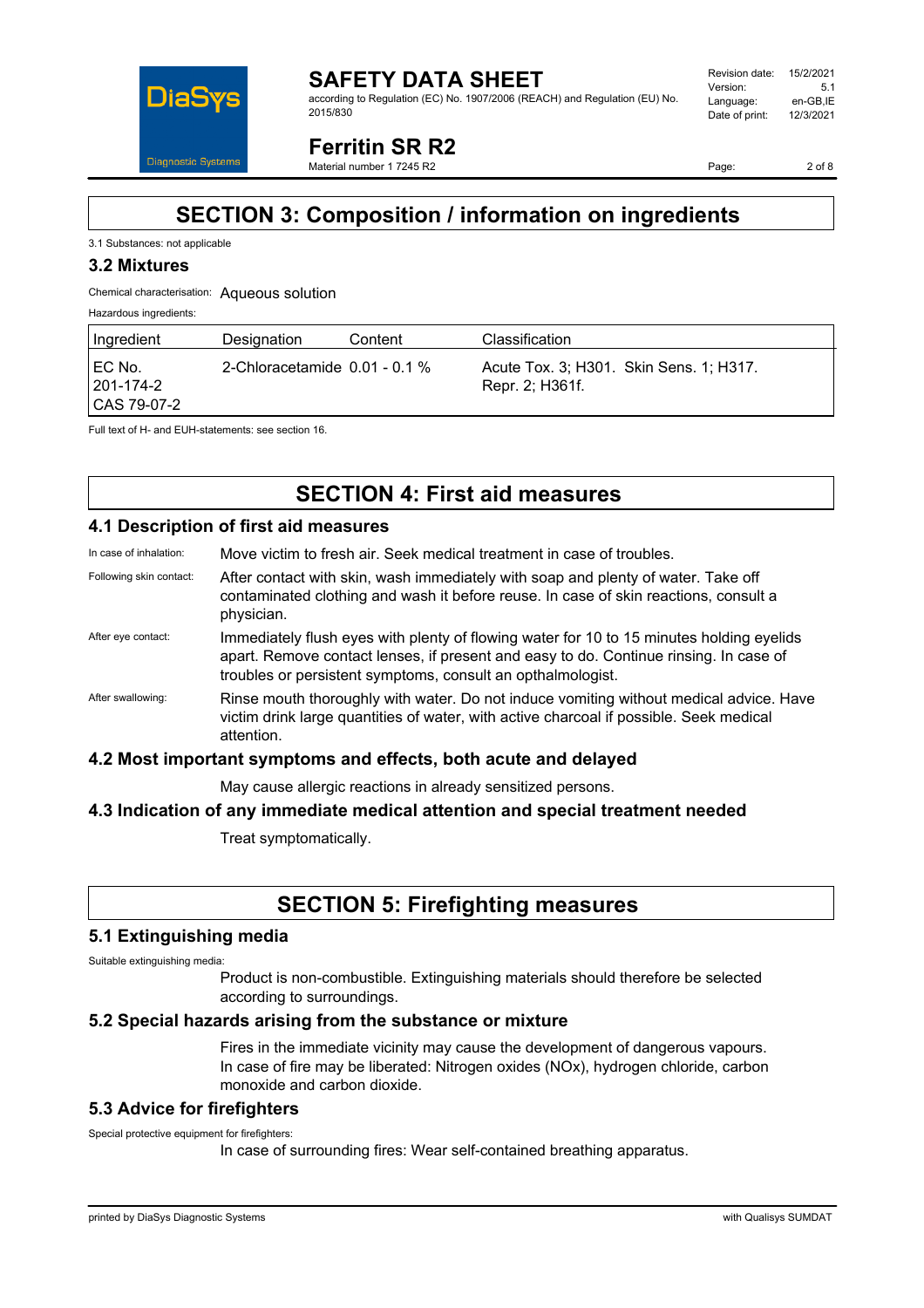

according to Regulation (EC) No. 1907/2006 (REACH) and Regulation (EU) No. 2015/830

#### Revision date: 15/2/2021 Version: 5.1 Language: en-GB,IE<br>Date of print: 12/3/2021 Date of print:

**Ferritin SR R2**

Material number 1 7245 R2

Page: 3 of 8

Additional information: Hazchem-Code: -

Do not allow fire water to penetrate into surface or ground water.

### **SECTION 6: Accidental release measures**

### **6.1 Personal precautions, protective equipment and emergency procedures**

Wear appropriate protective equipment. Avoid contact with skin and eyes. Do not breathe vapour/aerosol. Provide adequate ventilation. Take off contaminated clothing and wash it before reuse.

#### **6.2 Environmental precautions**

Do not allow to penetrate into soil, waterbodies or drains.

#### **6.3 Methods and material for containment and cleaning up**

Soak up with absorbent materials such as sand, siliceus earth, acid- or universal binder. Store in special closed containers and dispose of according to ordinance. Final cleaning.

#### **6.4 Reference to other sections**

Refer additionally to section 8 and 13.

### **SECTION 7: Handling and storage**

#### **7.1 Precautions for safe handling**

Advices on safe handling: Provide adequate ventilation, and local exhaust as needed. Avoid contact with skin, eyes, and clothing. Do not breathe vapour/aerosol. After worktime and during work intervals the affected skin areas must be thoroughly cleaned. Wear appropriate protective equipment. Take off contaminated clothing and wash it before reuse. Have eye wash bottle or eye rinse ready at work place.

### **7.2 Conditions for safe storage, including any incompatibilities**

Requirements for storerooms and containers:

Keep containers tightly closed and at a temperature between 2 °C and 8 °C. Protect from light. Keep sterile.

Hints on joint storage: Do not store together with: strong acids.

Keep away from food, drink and animal feedingstuffs.

### **7.3 Specific end use(s)**

No information available.

### **SECTION 8: Exposure controls/personal protection**

#### **8.1 Control parameters**

Additional information: Contains no substances with occupational exposure limit values.

### **8.2 Exposure controls**

Provide good ventilation and/or an exhaust system in the work area.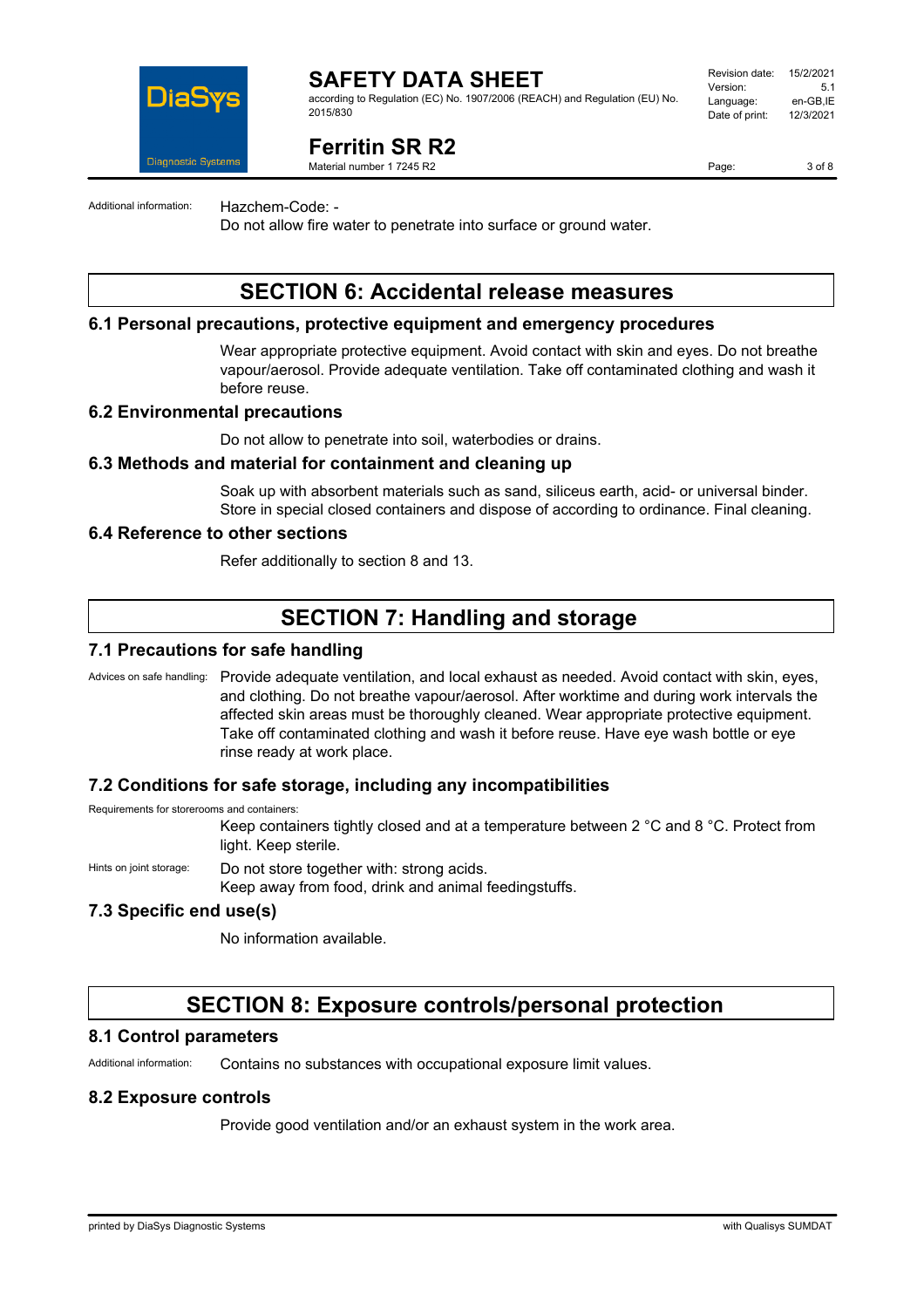according to Regulation (EC) No. 1907/2006 (REACH) and Regulation (EU) No. 2015/830



**Ferritin SR R2**

Material number 1 7245 R2

Page: 4 of 8

### **Personal protection equipment**

#### **Occupational exposure controls**

| Respiratory protection:                  | Provide adequate ventilation.                                                                                                                                                                      |
|------------------------------------------|----------------------------------------------------------------------------------------------------------------------------------------------------------------------------------------------------|
| Hand protection:                         | Protective gloves according to EN 374.<br>Glove material: Nitrile rubber-Breakthrough time: >480 min.<br>Observe glove manufacturer's instructions concerning penetrability and breakthrough time. |
| Eye protection:                          | Tightly sealed goggles according to EN 166.                                                                                                                                                        |
| Body protection:                         | Wear suitable protective clothing.                                                                                                                                                                 |
| General protection and hygiene measures: |                                                                                                                                                                                                    |

Do not breathe vapour/aerosol. Avoid contact with skin, eyes, and clothing. Take off contaminated clothing and wash it before reuse. When using do not eat or drink. Wash hands before breaks and after work. Have eye wash bottle or eye rinse ready at work place.

### **Environmental exposure controls**

Refer to "6.2 Environmental precautions".

# **SECTION 9: Physical and chemical properties**

### **9.1 Information on basic physical and chemical properties**

| Appearance:                              | Physical state at 20 °C and 101.3 kPa: liquid<br>Colour: milky, white |
|------------------------------------------|-----------------------------------------------------------------------|
| Odour:                                   | no characteristic odour                                               |
| Odour threshold:                         | No data available                                                     |
| pH:                                      | at $25$ °C: approx. 6.6                                               |
| Melting point/freezing point:            | No data available                                                     |
| Initial boiling point and boiling range: | approx. 100 °C                                                        |
| Flash point/flash point range:           | not combustible                                                       |
| Evaporation rate:                        | No data available                                                     |
| Flammability:                            | No data available                                                     |
| Explosion limits:                        | No data available                                                     |
| Vapour pressure:                         | No data available                                                     |
| Vapour density:                          | No data available                                                     |
| Density:                                 | at 25 °C: approx. $0.997$ g/mL                                        |
| Water solubility:                        | completely miscible                                                   |
| Partition coefficient: n-octanol/water:  | No data available                                                     |
| Auto-ignition temperature:               | No data available                                                     |
| Decomposition temperature:               | No data available                                                     |
| Viscosity, kinematic:                    | No data available                                                     |
| Explosive properties:                    | No data available                                                     |
| Oxidizing characteristics:               | No data available                                                     |
|                                          |                                                                       |

### **9.2 Other information**

Ignition temperature: This product is non-flammable.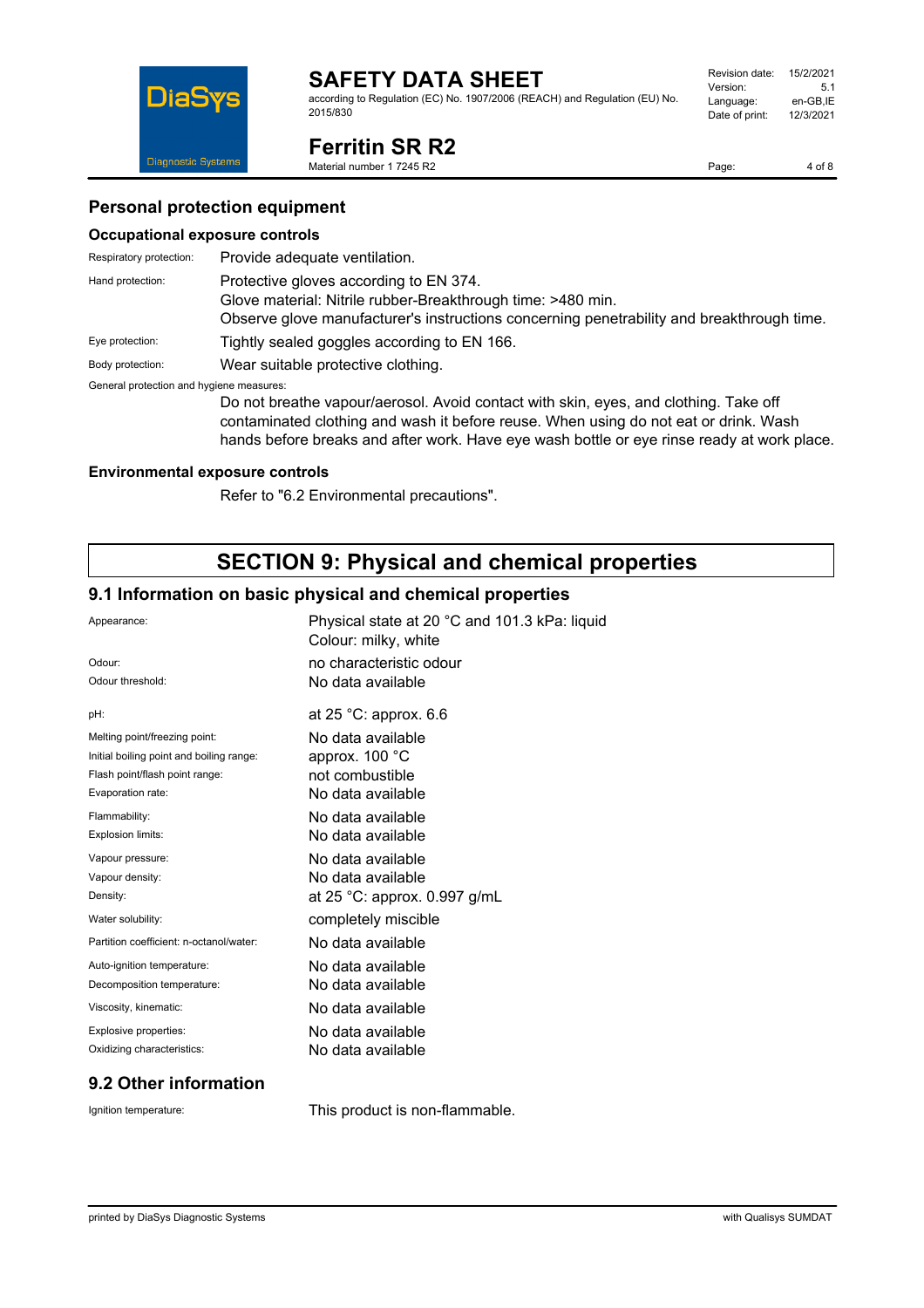

according to Regulation (EC) No. 1907/2006 (REACH) and Regulation (EU) No. 2015/830

Revision date: 15/2/2021 Version: 5.1 Language: en-GB,IE<br>Date of print: 12/3/2021 Date of print:

# **Ferritin SR R2**

Material number 1 7245 R2

Page: 5 of 8

# **SECTION 10: Stability and reactivity**

### **10.1 Reactivity**

No data available

### **10.2 Chemical stability**

Stable under recommended storage conditions.

### **10.3 Possibility of hazardous reactions**

No hazardous reaction when handled and stored according to provisions.

### **10.4 Conditions to avoid**

Protect from frost, heat and sunlight.

### **10.5 Incompatible materials**

Strong acids

### **10.6 Hazardous decomposition products**

No decomposition when used properly. Thermal decomposition: No data available

# **SECTION 11: Toxicological information**

### **11.1 Information on toxicological effects**

Toxicological effects: The statements are derived from the properties of the single components. No toxicological data is available for the product as such.

Acute toxicity (oral): Lack of data.

Acute toxicity (dermal): Lack of data.

Acute toxicity (inhalative): Lack of data.

Skin corrosion/irritation: Lack of data.

Serious eye damage/irritation: Lack of data.

Sensitisation to the respiratory tract: Lack of data.

Skin sensitisation: Based on available data, the classification criteria are not met. Contains 2-Chloracetamide. May produce an allergic reaction.

Germ cell mutagenicity/Genotoxicity: Lack of data.

Carcinogenicity: Lack of data.

- Reproductive toxicity: Lack of data.
- Effects on or via lactation: Lack of data.

Specific target organ toxicity (single exposure): Lack of data.

Specific target organ toxicity (repeated exposure): Lack of data.

Aspiration hazard: Lack of data.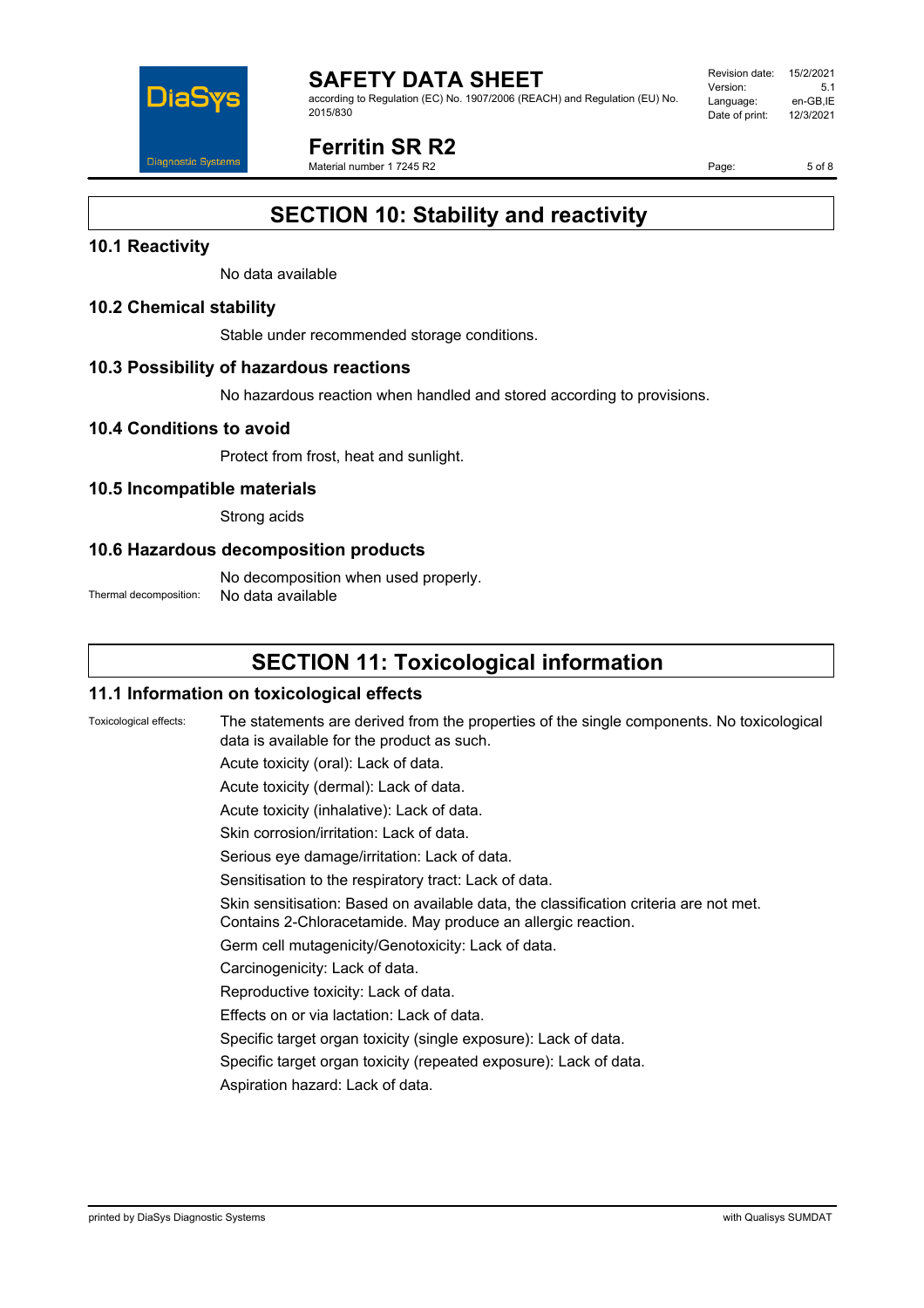

according to Regulation (EC) No. 1907/2006 (REACH) and Regulation (EU) No. 2015/830

Revision date: 15/2/2021 Version: 5.1 Language: en-GB,IE<br>Date of print: 12/3/2021 Date of print:

# **Ferritin SR R2**

Material number 1 7245 R2

Page: 6 of 8

# **SECTION 12: Ecological information**

### **12.1 Toxicity**

Further details: No data available

### **12.2 Persistence and degradability**

Further details: No data available

#### **12.3 Bioaccumulative potential**

Partition coefficient: n-octanol/water:

No data available

### **12.4 Mobility in soil**

No data available

### **12.5 Results of PBT and vPvB assessment**

No data available

#### **12.6 Other adverse effects**

General information: Do not allow to enter into ground-water, surface water or drains.

# **SECTION 13: Disposal considerations**

### **13.1 Waste treatment methods**

#### **Product**

| Waste key number: | 16 05 $06^*$ = laboratory chemicals, consisting of or containing hazardous substances,<br>including mixtures of laboratory chemicals.<br>* = Evidence for disposal must be provided. |  |
|-------------------|--------------------------------------------------------------------------------------------------------------------------------------------------------------------------------------|--|
| Recommendation:   | Special waste. Dispose of waste according to applicable legislation.                                                                                                                 |  |
| Package           |                                                                                                                                                                                      |  |
| Waste key number: | 15 01 02 = Plastic packaging                                                                                                                                                         |  |

Recommendation: Dispose of waste according to applicable legislation. Non-contaminated packages may be recycled.

### **SECTION 14: Transport information**

### **14.1 UN number**

ADR/RID, IMDG, IATA-DGR:

not applicable

### **14.2 UN proper shipping name**

ADR/RID, IMDG, IATA-DGR:

Not restricted

### **14.3 Transport hazard class(es)**

ADR/RID, IMDG, IATA-DGR:

not applicable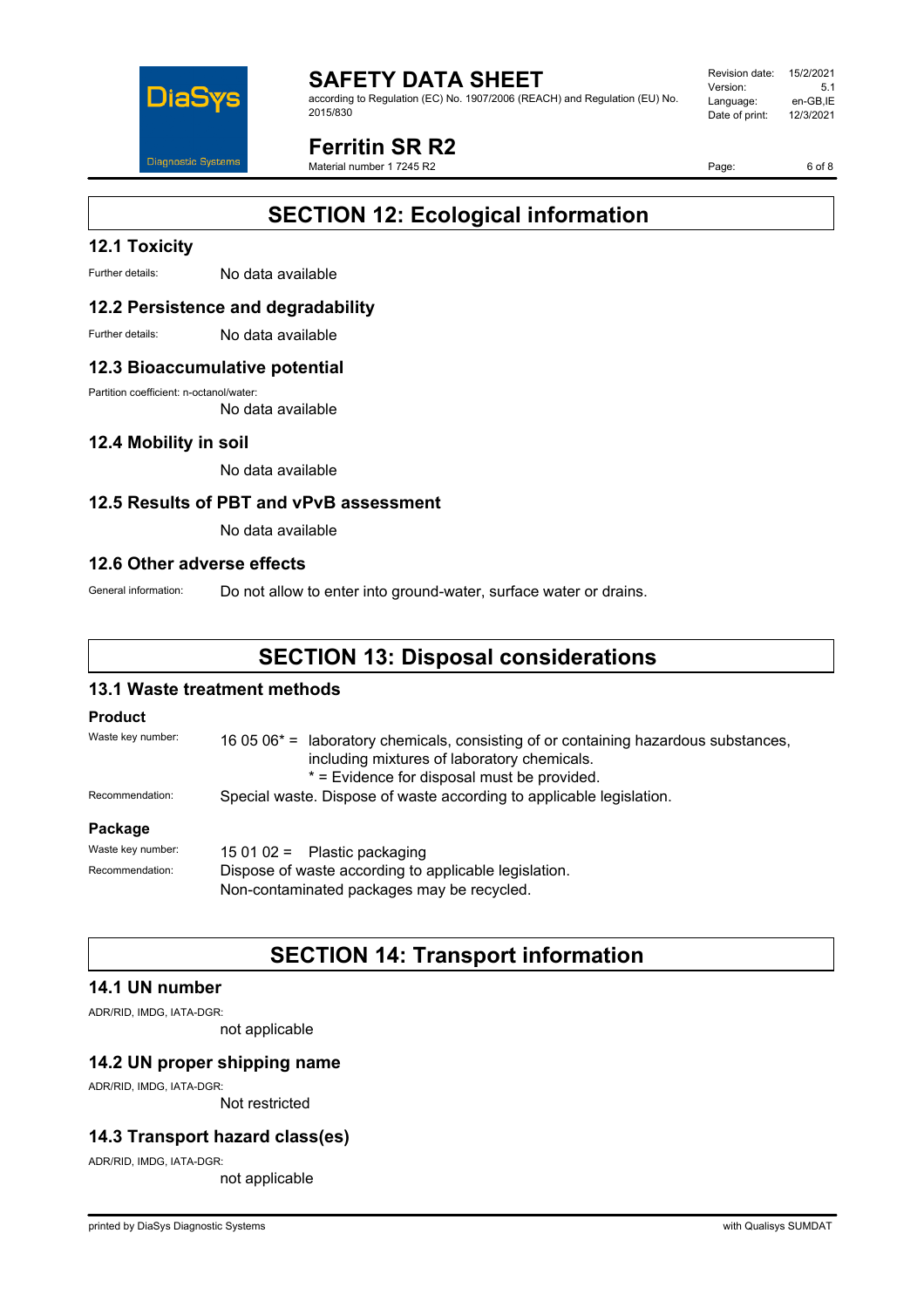

according to Regulation (EC) No. 1907/2006 (REACH) and Regulation (EU) No. 2015/830

#### Revision date: 15/2/2021 Version: 5.1 Language: en-GB,IE<br>Date of print: 12/3/2021 Date of print:

**Ferritin SR R2**

Material number 1 7245 R2

Page: 7 of 8

**14.4 Packing group**

ADR/RID, IMDG, IATA-DGR:

not applicable

### **14.5 Environmental hazards**

Marine pollutant: no

### **14.6 Special precautions for user**

No dangerous good in sense of these transport regulations.

### **14.7 Transport in bulk according to Annex II of Marpol and the IBC Code**

No data available

# **SECTION 15: Regulatory information**

### **15.1 Safety, health and environmental regulations/legislation specific for the substance or mixture**

### **National regulations - Great Britain**

Hazchem-Code:

No data available

### **15.2 Chemical Safety Assessment**

For this mixture a chemical safety assessment is not required.

# **SECTION 16: Other information**

### **Further information**

Wording of the H-phrases under paragraph 2 and 3:

H301 = Toxic if swallowed.

H317 = May cause an allergic skin reaction.

H361f = Suspected of damaging fertility.

EUH208 = Contains 2-Chloracetamide. May produce an allergic reaction.

EUH210 = Safety data sheet available on request.